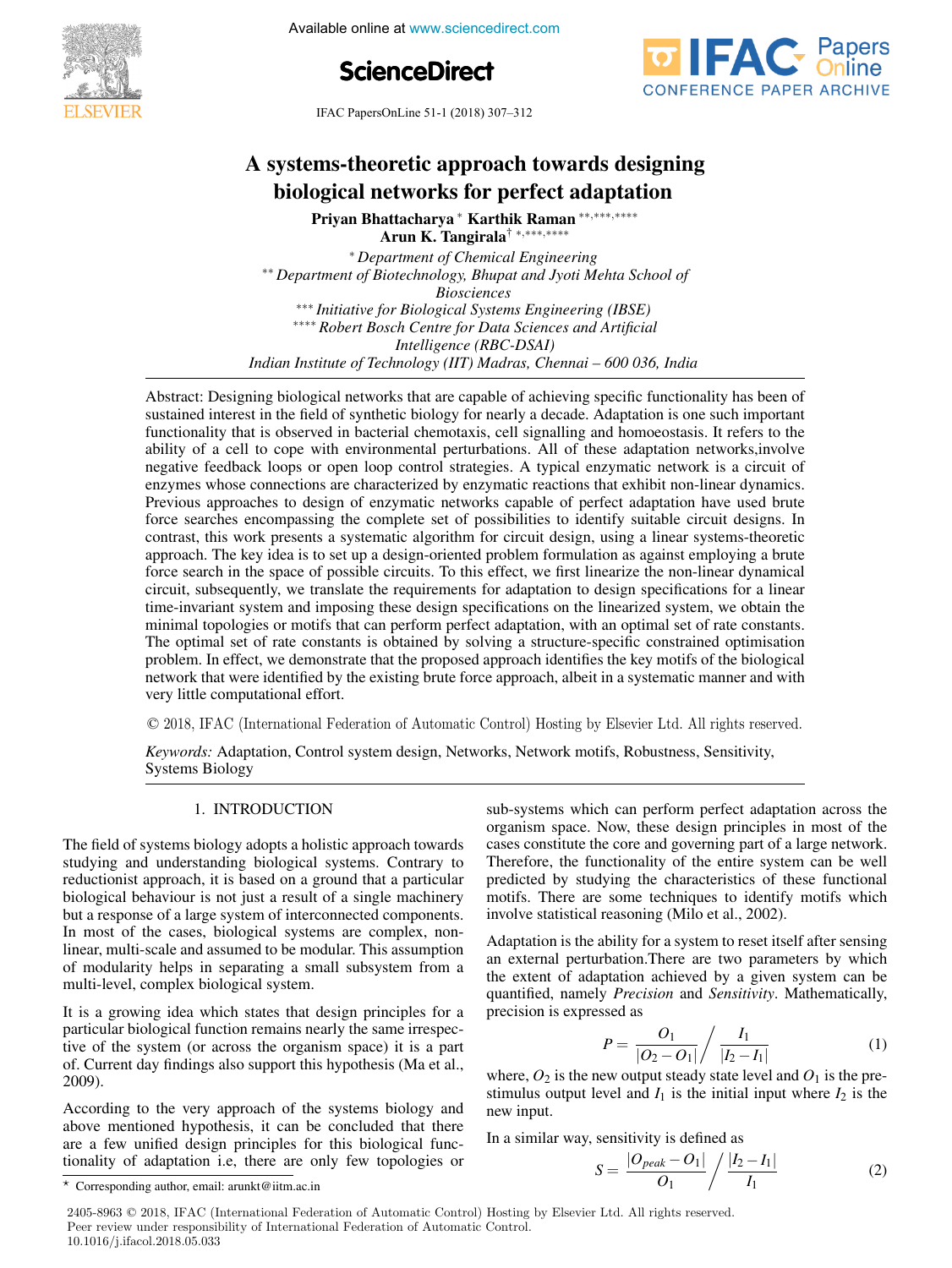

Figure 1. Typical response of adaptation network

where,  $O_{peak}$  is the peak value of output, which gives information about how much the system has been able to sense the change in the Input. By definition of perfect adaptation the precision should be as high as possible (ideally infinite) and corresponding sensitivity should be one.

Previously, Ma and co-workers performed an exhaustive search of the entire design space of three-node networks for minimal topologies capable of achieving adaptation. Each combination of the three nodes and edges was tested for thousand different sets of parameters (Ma et al., 2009). The study revealed that there are 395 combinations of the enzymes out of over  $\approx$ 16,000 possible networks that can perform adaptation with appropriate parameter sets. They observed the presence of any or both of the two main motifs namely Negative Feedback Loop with Buffer node (NFBLB) and Incoherent Feed Forward Loop with Proportioner node (IFFLP) in all 395 combinations from which they concluded that these two motifs are responsible for adaptation. In the present paper, we circumvent the brute force computational efforts of Ma et al. (2009) and propose a generic algorithm that is computationally much less demanding, to determine such minimal motifs for any desired functionality using the fundamentals of linear systems theory.

# 2. RELEVANT LINEAR SYSTEMS THEORY CONCEPTS

The aim of the paper is to determine the admissible motifs of a three-enzyme network, which are capable of producing a desired output (adaptation) using a systems-theoretic approach. This necessitates a conceptual understanding of LTI systems theory. In this section, we outline relevant concepts from linear systems theory, which are central to understanding our approach.

Linearity is a property of a system which enables the output to change proportionally with the change of the input. Along with scalability a linear system should as well exhibit superposition property (Stefani et al., 2002).

Further, a system is time invariant if the output experiences a  $\delta$  amount of time delay with the input delayed by the same amount of time.

## *2.1 State space approach*

From the perspective of systems theory, any system of networks can be characterised by the values of its state variables at any given point of time. The generic state space representation for any system can be written as

$$
\frac{d\mathbf{x}(t)}{dt} = \mathbf{f}(\mathbf{x}(t), \mathbf{u}(t), \mathbf{r})
$$
\n(3)

$$
\mathbf{y}(t) = \mathbf{g}(\mathbf{x}(t), \mathbf{u}(t), \mathbf{r})
$$
 (4)

where,  $\mathbf{x}(t)=[x_1(t) \ x_2(t) \ \cdots \ x_n(t)]^T$  are the states,  $\mathbf{u} = [u_1(t) \ u_2(t) \ \cdots \ u_m(t)]^T$  are the inputs,  $\mathbf{y} = [y_1(t) \ y_2(t) \ \cdots \ y_p(t)]^T$  are the outputs and

 $\mathbf{r} = [r_1(t) \ r_2(t) \ \cdots \ r_f(t)]^T$  are the parameters of the system. Now,  $\mathbf{f}(\mathbf{x}(t),\mathbf{u}(t),r)$  and  $\mathbf{g}(\mathbf{x}(t),\mathbf{u}(t),r)$  can be linearized by evaluating the Jacobian and therefore the above non-linear system(3) can be boiled down to it's linearized form as

$$
\frac{d\mathbf{x}}{dt} = \mathbf{A}\mathbf{x} + \mathbf{B}\mathbf{u}
$$
 (5a)

$$
y = Cx + Du \tag{5b}
$$

where  $\mathbf{A} \in \mathbb{R}^{n \times n}$ ,  $\mathbf{B} \in \mathbb{R}^{n \times m}$ ,  $\mathbf{C} \in \mathbb{R}^{p \times n}$  and  $\mathbf{D} \in \mathbb{R}^{p \times m}$  are the state-space matrices for the given system.

A non-linear system can be linearized with respect to an equilibrium point, by evaluating the Jacobian of the system. Jacobian is a popular operator in vector calculus which computes the first order partial differentiation of a vector valued function with respect to a vector valued variables. So, for a vector valued function  $\zeta$  the jacobian of  $\zeta$  with respect to a vector  $\varepsilon$  is defined as

$$
\mathbf{J}_{ij} = \frac{\partial \zeta_i}{\partial \varepsilon_j} \tag{6}
$$

In this case the associated A and B matrices are the jacobian of f with respect to the states x and control inputs u respectively evaluated at initial conditions. Similarly, the corresponding C and D matrices for the linearized system are the jacobian of g with respect to x and u respectively evaluated at initial conditions.

### *2.2 Conversion from state space to transfer function*

The system represented in the state space form (5), can also be expressed in it's equivalent transfer function form as

$$
\mathbf{Y}(s) = \mathbf{GU}(s) \tag{7a}
$$

$$
\mathbf{G}(s) = (\mathbf{C}(s\mathbf{I} - \mathbf{A})^{-1}\mathbf{B} + \mathbf{D})
$$
 (7b)

where,  $\mathbf{G} \in \mathbb{R}^{p \times m}$  and *s* is the Laplace variable For a single input single output(SISO), the transfer function matrix boils down to a scalar function of the Laplace variable *s*.

#### *2.3 Effect of poles and zeros*

A linear time invariant system can be characterized by some of it's parameters which are poles, zeros e.t.c.. Typically, poles are associated with the stability of the system. If the system poles are situated in the left half of the s-plane then the system is said to be stable. Depending on the values of pole (real or imaginary) the system shows different transient characteristics.

Zero mainly determines the direction of output response a zero on the right half s plane results in inverse response of the system output. Adding a zero to the system can result into high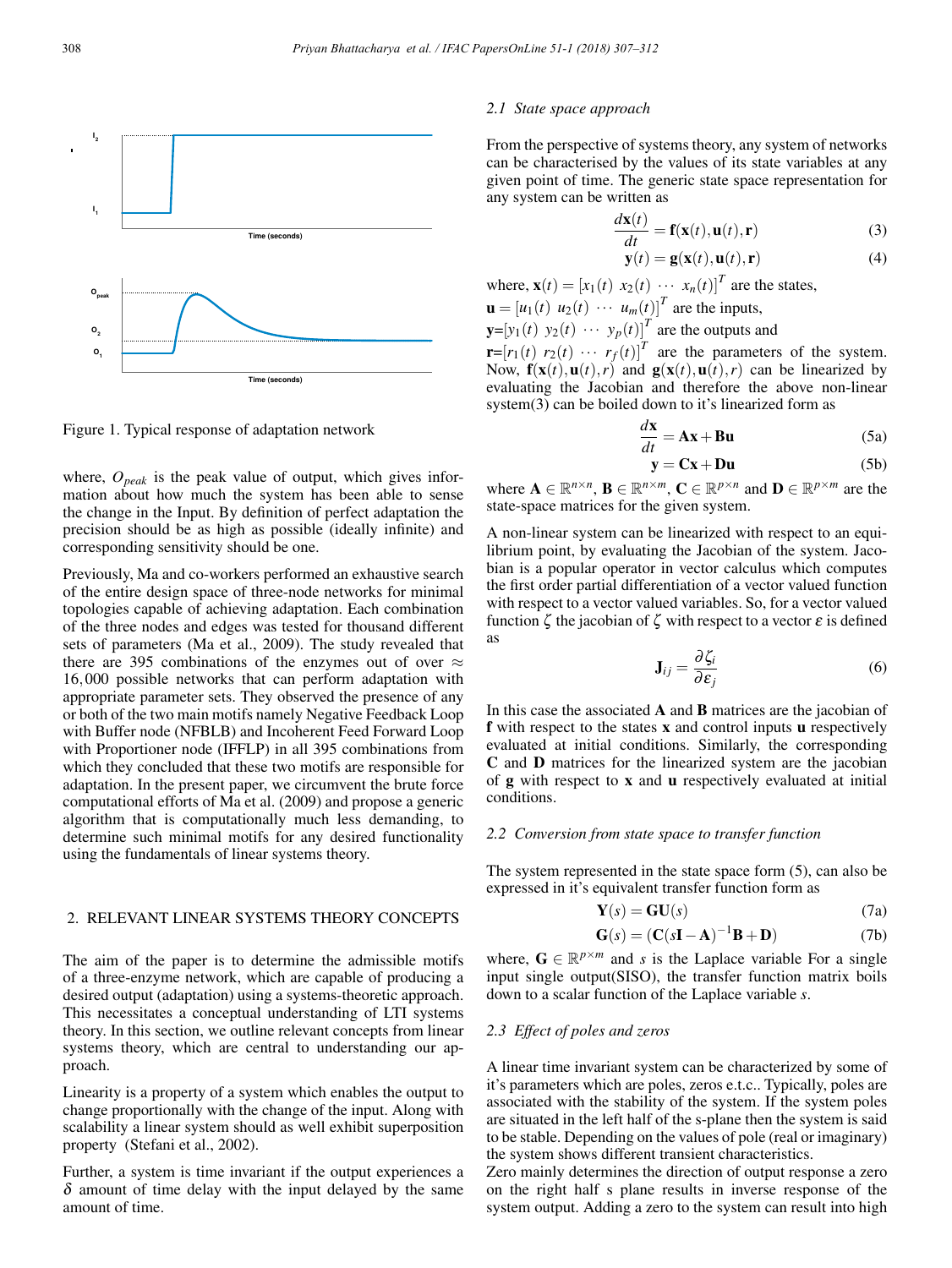

Figure 2. A generic 3-node network

overshoot, lower settling and peak time. For a fixed set of poles, the value of the peak time and rise time are minimum if the system consists of a zero at the origin.

## *2.4 Relative stability*

In linear systems theory, relative stability is defined as the distance of the poles of left-half *s* plane from the origin. For a system specified by equations (3)  $\&$  (4) the eigenvalues of the A are the poles of the system. For a linearized system, A is only a function of the parameters. Therefore, to tune a system for maximising the relative stability, it is a common idea to maximise the absolute values of the poles:

$$
O = \max(\arg(\Pi_{i=1(i)n}\lambda_i))
$$
\n(8)

Where,  $\lambda$ s are the eigenvalues of A and also the poles of the system. Now, for a system with zero situated near origin, maximisation of the above optimisation problem will be equivalent to the minimisation of gain, which can enable the system to achieve its initial value asymptotically.

## 3. PROBLEM STATEMENT

#### *3.1 System Description and Kinetics*

The network, as illustrated in Fig. 3.1 contains three enzymes which catalyses the activation or repression of other enzymes. Enzyme (*A*) is the input node and the output of the system is the concentration profile of  $(C)$ .

Each enzyme can have three types of effects either on itself or on the other two enzymes: it can activate (itself or other), repress (itself or other) or have no effect. Thus, for a threeenzyme network, the possible combinations of enzyme interactions (or topologies) is  $3^{n^2}$  where, *n* is the number of interacting enzymes. For this three node network,  $n = 3$ , the number of possible combinations is  $3^9 = 19,683$ .

For the fully connected network of fig 3.1 the rate equations can be written as follows

$$
\frac{d\mathcal{A}}{dt} = k_{\mathcal{I}\mathcal{A}} \mathcal{I} \frac{1 - \mathcal{A}}{1 - \mathcal{A} + K_{\mathcal{I}\mathcal{A}}} + k_{\mathcal{B}\mathcal{A}} \mathcal{B} \frac{1 - \mathcal{A}}{1 - \mathcal{A} + K_{\mathcal{B}\mathcal{A}}} + k_{\mathcal{C}\mathcal{A}} \mathcal{C} \frac{1 - \mathcal{A}}{1 - \mathcal{A} + K_{\mathcal{C}\mathcal{A}}} \tag{9a}
$$

$$
\frac{dB}{dt} = k_{AB}A \frac{1-B}{1-B+K_{AB}} + k_{CB}C \frac{1-B}{1-B+K_{CB}} - k_{FB}F_{B}F_{B} \frac{B}{K_{FB_0}-B}
$$
\n(9b)

$$
\frac{dC}{dt} = k_{AC}A \frac{1 - C}{1 - C + K_{AC}} + k_{BC}B \frac{1 - C}{1 - C + K_{BC}}
$$
(9c)

where  $F_{\beta}$  is the basal enzyme acting on A and B it is repressing the concentration of  $A$  and  $B$ .

### *3.2 Objectives*

The objectives of this paper are

- (1) To design minimal motifs (containing not more than three edges) capable of performing adaptation.
- (2) To obtain the optimal values of the parameters, i.e. the rate constants for the motifs so identified.

## 4. METHODOLOGY

This section addresses the problem of determining suitable structures for adaptation along with the search for optimal parameters. As it can be seen from the equations (9), the system follows non-linear dynamics. There may be a number of ways of achieving perfect adaptation in a non-linear system that can be found after a careful and systematic investigation. This paper addresses this reality and works with the linearised version of the system for better clarity to start with. The paper aims for outlining a generic computation friendly strategy to obtain the design principles for any biological functionality followed by a clever search in the parameter space. In order to resolve the structure, the system of rate equations are linearized and it is reduced to a *single zero three poles* system. From this, the admissible pole zero location for adaptation can be mapped on the linearized system as a condition for adaptation. With these, the possible structures are determined. Then to search for appropriate rate constants the optimization problem mentioned above (expression 8) is formulated along with the structure specific constraints.

### *4.1 Linearization*

The fact that the desired response of the adaptation network can be achieved by standard linear time invariant systems of specific pole zero combinations and along with that, it is possible to map the characteristics (*sensitivity and precision*) to *gain and peak value* of the equivalent LTI system justifies the analysis of the non-linear system of M-M equation in its linearized domain. It is found that the enzymatic network following Michaelis– Menten kinetics equation (9) has a single stable steady state.

As the non-linear system is linearized with respect to a stable equilibrium point it is evident that the eigenvalues of the corresponding A matrix or the system poles are situated in negative *s* plane.

#### *4.2 Conditions on the linearized system for adaptation*

The main task after linearizing the non-linear system is to map the precision and the sensitivity of the non-linear system to some of the characteristics of linearized system.

- (1) The system should be stable, i.e. all the eigenvalues of A matrix should be negative.
- (2) The steady state value of the non-linear system should be the same as the initial output level. That means the final value of the linearized system should be zero ideally, if the linear system was relaxed before. This in turn leads to the condition of zero gain system.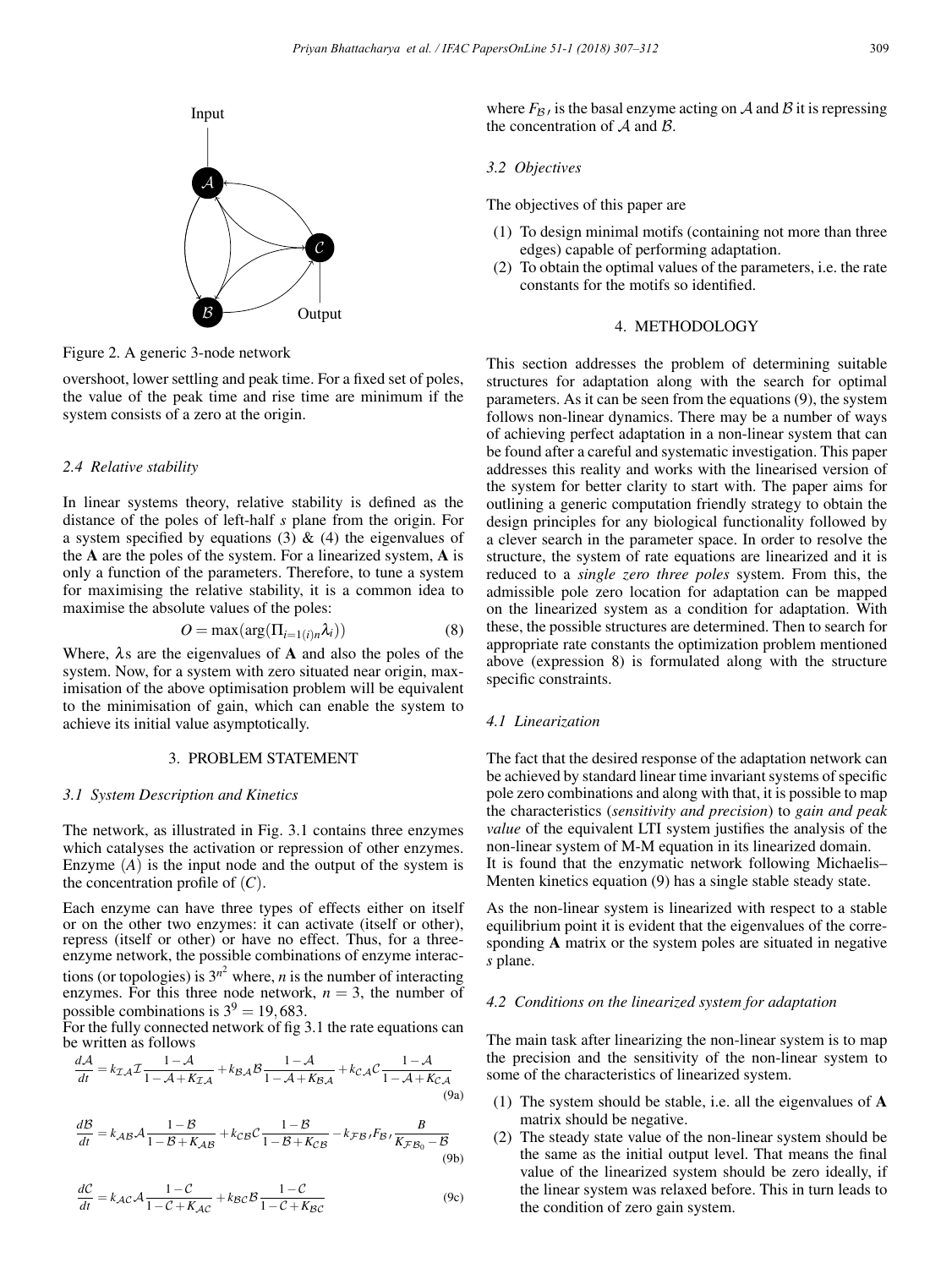Now, the condition for a system to have a precision of infinity (i.e. the system returns to its initial value at large times) turns out to be a linearized system having a gain of zero. The corresponding sensitivity of the system can be mapped with the peak value of the linearized system. The zero position for the linearized three pole one zero system is at

$$
z = \frac{df_A}{d\mathcal{I}} \frac{\frac{df_B}{dA} \frac{df_C}{dB} - \frac{df_C}{dA} \frac{df_B}{dB}}{\frac{df_C}{dA}}
$$
(10)

Now the transfer function in pole-zero format, using (7a) is

$$
G = \frac{s - \frac{b_1(a_{21}a_{32} - a_{31}a_{22})}{a_{31}}}{\Pi_i(s - eig_i(\mathbf{A}))},
$$
(11)

where  $a_{ij}$  is the  $(i,j)^{th}$  element of **A** and  $b_i$  is the i<sup>th</sup> element of B.

*4.3 Determining potential structures of the three enzyme circuit*

After obtaining the conditions of adaptation for the linearized system i.e, zero gain and high peak value we translate these conditions as some constraints on pole zero position. Using these constraints along with the requirement of minimum no. of edges it is possible to determine the possible circuit structures capable of performing adaptation.

The gain for the linearized system is obtained as

$$
K = \alpha \frac{Z}{\prod_{i=1}^{3} P_i}
$$
 (12)

where, *Z* is the only zero,  $\alpha$  is a constant and  $P_i$ 's are the three poles of the linearized system. Hence, to have a gain nearly zero, the zero position should be less than the pole position and ideally, the zero should be placed at the origin of the *s*-plane. As  $a_{31}$  cannot be zero to have a finite zero the numerator in equation 10 should be zero. This in turn can be achieved in two ways:

- (1) Both terms of the numerator are zero individually.
- (2) Both terms of the numerator are non-zero and equal.

Therefore, where both the terms are zero individually, there can be three scenarios:

 $(1)$   $a_{22} = 0, a_{32} = 0, a_{21} = 0$  $(2) a_{22} = 0, a_{21} = 0$  $(3)$   $a_{22} = 0$ ,  $a_{32} = 0$ 

*Scenario 1* Now, we know  $a_{31}$  cannot be zero-valued to have a zero positioned at a finite distance from the origin. Implying the condition  $|\mathbf{A}| < 0$ , and restricting number of connections to three we get  $a_{12}a_{23} < 0$ 

So,  $a_{12}$  and  $a_{23}$  has to be of opposite sign because A has to activate C that means  $a_{31}$  has to be positive. So it yields a set of structures where A *activates* C*,* C *activates/represses* B *and* B *represses/activates* A(Figure 3(a)).

*Scenario* 2  $a_{22} = 0$  and  $a_{21} = 0$ 

Now, imposing  $|A| < 0$  and minimal number of edges (i.e. 3),

$$
a_{11}(-a_{32}a_{23})<0
$$

Now, for the stability condition the matrix  $\bf{A}$  should be negative definite, i.e.

$$
a_{11} < 0
$$
\n
$$
a_{32}a_{23} < 0
$$

So, *a*<sup>32</sup> and *a*<sup>23</sup> will be of the opposite sign; the corresponding structure, therefore, is: A *activates* C*,* C *activates/represses* B*,* B *represses/activates* C (see Figure 3(b)).

*Scenario 3* Now, for the third case  

$$
a_{22} = 0
$$
,  $a_{32} = 0$   
 $-a_{12}a_{21}a_{33} + a_{12}a_{31}a_{23} < 0$ 

Now imposing the same conditions as above  $a_{12}a_{21} < 0$ 

A *activates* C*,* B *activates/represses* A*,* A *represses/activates*  $\beta$  (Figure 3(c)).

In all of the above three scenarios there is one thing common in the minimal structures of the network which is a presence of a net negative feedback involving the node B.This kind of minimal network is called *Negative Feedback Loop with Buffer Node (NFBLB)*.

Now, for the second type problem

where,

 $a_{21}a_{32} = a_{22}a_{31}$  and none of the elements are zero

So imposing the condition of  $|A| < 0$  and minimal edges(3) edges)

$$
a_{11}a_{22}a_{33} < 0
$$

$$
a_{22}<0
$$

So, 
$$
a_{21} \frac{a_{32}}{a_{31}} < 0
$$

Now *a*<sup>31</sup> is always positive so, *a*<sup>21</sup> and *a*<sup>32</sup> has to be of the opposite sign always so, it is

A *activates* C*,* B *activates/represses* C*,* A *represses/activates* B (Figure 3(d)).

In the second case it can be inferred from the structure of these motifs that there are two paths between node  $\mathcal A$  to node  $\mathcal C$ . As it can be seen in the both the cases the net signs of the path from  $\mathcal A$  to  $\mathcal C$  are opposite, which leads to a special class of motifs named Incoherent Feed Forward Loop with Proportioner node (IFFLP).

#### *4.4 Search for Optimal Parameters*

From different case studies executed in the previous section for resolving the uncertainties it can be inferred that fixing the topology only is not enough to guarantee adaptation because the conditions for the adaptation cannot be fulfilled completely by ensuring suitable structures. For NFBLB to ensure adaptation *a*22, which is a function of the parameters has to be zero and for IFFLP to do the same  $a_{22}a_{31} - a_{21}a_{32}$  should be equal to zero. The optimal values of the parameter can be resolved by maximising the relative stability (Chen et al., 2005) of the system. Now, for the *NFBLB* class motif, the optimisation problem can be posed as:

$$
\min(\prod_{i=1}^{3} eig(\mathbf{A})_{i}) \quad s.t. a_{22} = 0 \tag{13}
$$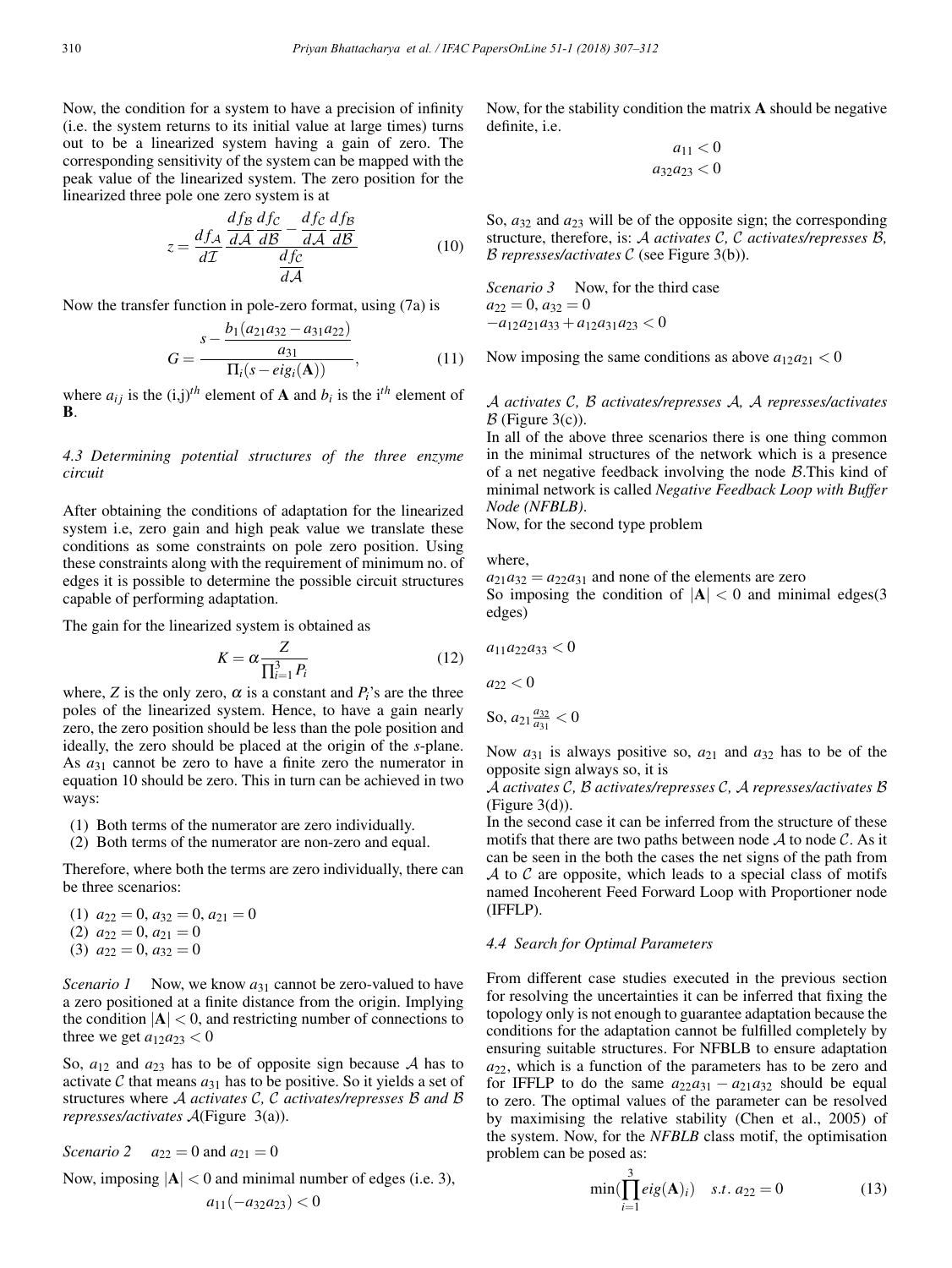For the *IFFLP* class motif, the problem can be formulated, using the knowledge of the model, as:

$$
\min(\prod_{i=1}^{3} eig(\mathbf{A})_{i}) \quad s.t. \ a_{22}a_{31} - a_{21}a_{32} = 0 \tag{14}
$$

It can be seen from the optimization function, the minimization of the objective function takes care of the stability of the system because it in turn increases the distance between the poles and the origin in the direction of the left half s-plane.



Figure 3. Different combinations of admissible topologies

Algorithm 1 Generic algorithm for obtaining design principles

- 1: Linearize the non-linear system based on suitable equilibrium point.
- 2: Identify the admissible transfer functions which can achieve the desired functionality.
- 3: Map the necessary conditions on the non-linear systems on the linearized version of it.
- 4: Impose these conditions on the parameters of the transfer function of the linearized system(e.g. poles, zeros, gain) to resolve the structural uncertainty.
- 5: Use equation (8) along with some structure specific constrains to maximise the relative stability and hence obtain optimal parameters.

## 5. RESULTS AND DISCUSSION

Two different cases are considered for simulation. In all the cases an input of twenty percent step change is applied at node A. The corresponding output is measured as the concentration of C. IFFLP is clearly a better choice than NFLB for simulation studies because it can be seen that the system matrix for a IFFLP class motif turns out to be diagonal which is not the case for NFBLB. So, the objective function formulation ((8)) becomes easier for IFFLP than NFBLB. Further it is possible to club the parameters of the objective function in the case of IFFLP which betters the rate of convergence.

## *5.1 Case 1: IFFLP with an arbitrary set of parameters*

In this case, IFFLP is chosen for illustration (Figure  $3(d)$ ) For simulation of the considered motif, an arbitrary but biologically feasible set of parameters are chosen (Figures 5.2, The system poles are situated at *s* = −0.2268,−0.0815,−0.0992 and the only zero was situated at  $s = -0.407$ . Clearly, due to inappropriate choice of the parameters the system fails to attain perfect adaptation but as the zero is located before the poles the system attains a non-zero finite value of sensitivity and precision.

## *5.2 Case 2: IFFLP with optimized set of parameters*

The parameters are obtained by solving the motif specific optimization problem discussed in the above section equation (14). As it seems from the figures(Figures 6 and 5.2) the systems senses the change in the input, rises accordingly and at large times almost settles to the previous steady state value. The linearized system (Figure 5.2) has poles at  $s =$ −3.0864,−0.0352*and*−1.5277 and the only zero of the system is situated at  $s = 0.00034$ .

#### *5.3 General inferences*

The peak value of the linearized system depends on the initial rate of change of concentration of B. If  $\frac{dC}{dt}|_{t=0} > \frac{dB}{dt}|_{t=0}$  then it is possible to have a high sensitivity and to have a certain amount of precision  $(1 – B) >> K<sub>AB</sub>$  and  $B << K<sub>FB</sub>$  subject to satisfy the condition of proportionality.

For NFFBLB to achieve adaptation of infinite precision  $a_{22}$  has to be zero, which essentially turns out to be a condition on the rate equation for  $\beta$  to be independent of  $\beta$ .

$$
\frac{\partial \frac{d\mathcal{B}}{dt}}{\partial \mathcal{B}} = a_{22} = 0 \tag{15}
$$

 $\frac{a_1}{\partial \mathcal{B}} = a_{22} = 0$  (15)<br>This happens only for a few restricted sets of parameters where  $\beta$  works as an non-linear integral controller node which integrates the difference between the steady state and the concentration of  $C$  at any instant generates the controller input. At the

| Table 1. Parameters obtained and arbitrary param- |       |  |  |
|---------------------------------------------------|-------|--|--|
|                                                   | eters |  |  |

Parameters Arbitrary Optimal  $k_{\mathcal{I}A}$  2 10

| 5<br>0.5<br>$K_{\mathcal{I}\mathcal{A}}$<br>0.5001<br>$\overline{k}_{AB}$<br>0.665<br>0.0011<br>0.758<br>$K_{AB}$<br>6.433<br>$k_{\mathcal{B}\mathcal{C}}$<br>14<br>37.82<br>25<br>$K_{\mathcal{B}\mathcal{C}}$<br>$\overline{k}_{\mathcal{AC}}$<br>2.801<br>10<br>0.551<br>4.551<br>$K_{\mathcal{AC}}$<br>$\overline{k}_{\mathcal{F} \mathcal{A}}$<br>7.8539<br>0<br>$\overline{K}_{\mathcal{F}\mathcal{A}}$<br>100.3914<br>$\overline{0}$<br>$\theta$<br>10<br>$K_{\mathcal{F}}$ $\beta$<br>100.012<br>$\theta$<br>$K_{\mathcal{F}\mathcal{B}}$<br>Sensitivity<br>0.35<br>0.8 | ^LA       | ∠   | 1 V |
|---------------------------------------------------------------------------------------------------------------------------------------------------------------------------------------------------------------------------------------------------------------------------------------------------------------------------------------------------------------------------------------------------------------------------------------------------------------------------------------------------------------------------------------------------------------------------------|-----------|-----|-----|
|                                                                                                                                                                                                                                                                                                                                                                                                                                                                                                                                                                                 |           |     |     |
|                                                                                                                                                                                                                                                                                                                                                                                                                                                                                                                                                                                 |           |     |     |
|                                                                                                                                                                                                                                                                                                                                                                                                                                                                                                                                                                                 |           |     |     |
|                                                                                                                                                                                                                                                                                                                                                                                                                                                                                                                                                                                 |           |     |     |
|                                                                                                                                                                                                                                                                                                                                                                                                                                                                                                                                                                                 |           |     |     |
|                                                                                                                                                                                                                                                                                                                                                                                                                                                                                                                                                                                 |           |     |     |
|                                                                                                                                                                                                                                                                                                                                                                                                                                                                                                                                                                                 |           |     |     |
|                                                                                                                                                                                                                                                                                                                                                                                                                                                                                                                                                                                 |           |     |     |
|                                                                                                                                                                                                                                                                                                                                                                                                                                                                                                                                                                                 |           |     |     |
|                                                                                                                                                                                                                                                                                                                                                                                                                                                                                                                                                                                 |           |     |     |
|                                                                                                                                                                                                                                                                                                                                                                                                                                                                                                                                                                                 |           |     |     |
|                                                                                                                                                                                                                                                                                                                                                                                                                                                                                                                                                                                 |           |     |     |
|                                                                                                                                                                                                                                                                                                                                                                                                                                                                                                                                                                                 | Precision | 3.4 | 12  |